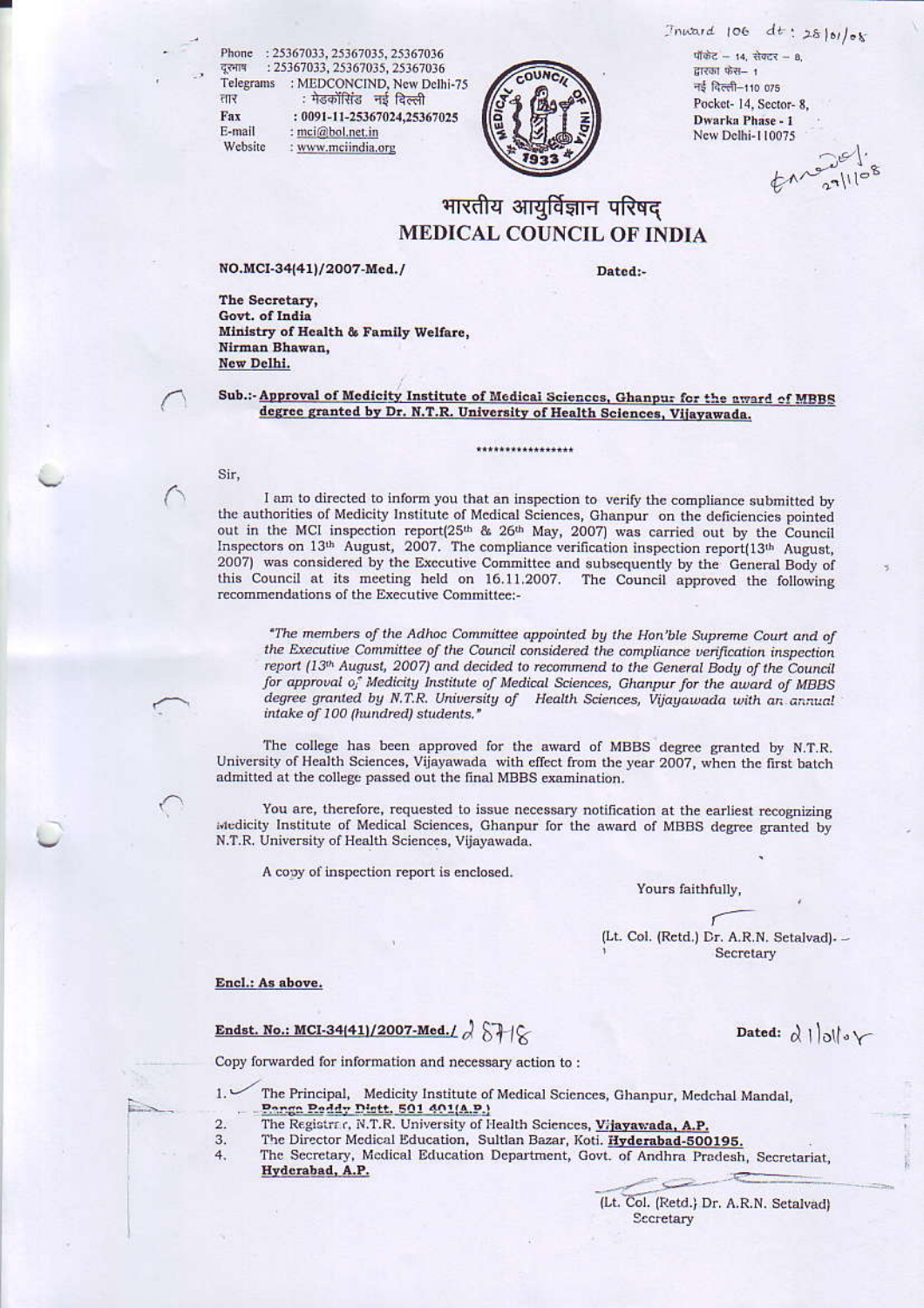Omeday

## [TO BE PUBLISHED IN PART II, SECTION 3, SUB-SECTION (ii) OF THE **GAZETTE OF INDIA]** Government of India

Ministry of Health and Family Welfare (Department of Health and Family Welfare)

> Nirman Bhavan New Delhi Dated the  $7/1/$ June, 2008.

## **NOTIFICATION**

In exercise of the powers conferred by sub-section (2) of the section 11 of S.O. the Indian Medical Council Act, 1956(102 of 1956), the Central Government, after consulting the Medical Council of India, hereby makes the following further amendments in the First Schedule to the said Act, namely:-

In the said First Schedule against "Dr. NTR University of Health Sciences, Vijaywada, Andhra Pradesh" under the heading 'Recognized Medical Qualification' [in column (2)] and under the heading 'Abbreviation for Registration"[in column (3)], the following shall be inserted, namely:-

#### $(2)$

Bachelor of Medicine and **Bachelor** of Surgery

 $(3)$ 

### $M.B.B.S.$

(This shall be a recognized medical qualification when granted by Dr. NTR Health Sciences. of University Vijaywada, Andhra Pradesh with effect from the year 2007 in respect of students trained at Medicity Institute of Medical Sciences, Ghanpur, Andhra Pradesh)

[No. U.12012/111/2000-ME(P-II)]

arik)

Under Secretary to the Govt. of India

To

The General Manager, Government of India Press Mayapuri, Ring Road New Delhi